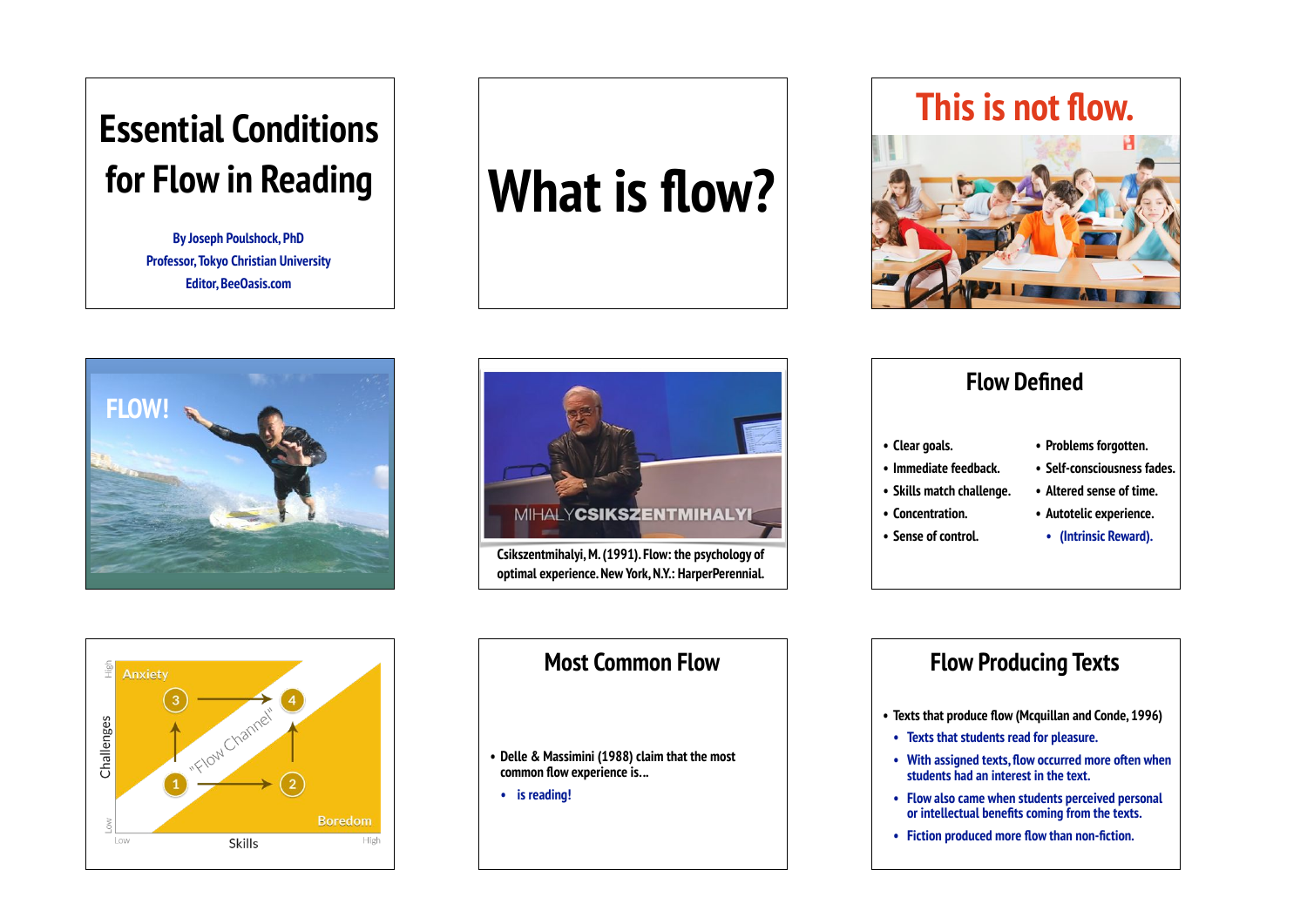### **The Reading Trance**

- **• Nell (1988) likens flow in reading to a "reading trance."**
- **• The reading trance is most strongly associated with reading fiction.**
- **• Narrative non-fiction" (Wolfe, 1975) can have the same flow-producing effect.**
- **• Narrative non-fiction is "a story of true events," where "story" means that the text expresses the basic elements of story grammar.**

### **Story Grammar ROBERT MCKEE "A Story Event creates meaningful change in the life situation of a character that is expressed and SUBSTANCE, STRUCTURE experienced in terms of a value and ACHIEVED**  E PRINCIPLES OF **THROUGH CONFLICT."**









### **Story Grammar**

- •Risks and danger: the suspense producing probability and consequences of failure.
- Struggles: the internal and external fights required to reach the goal.